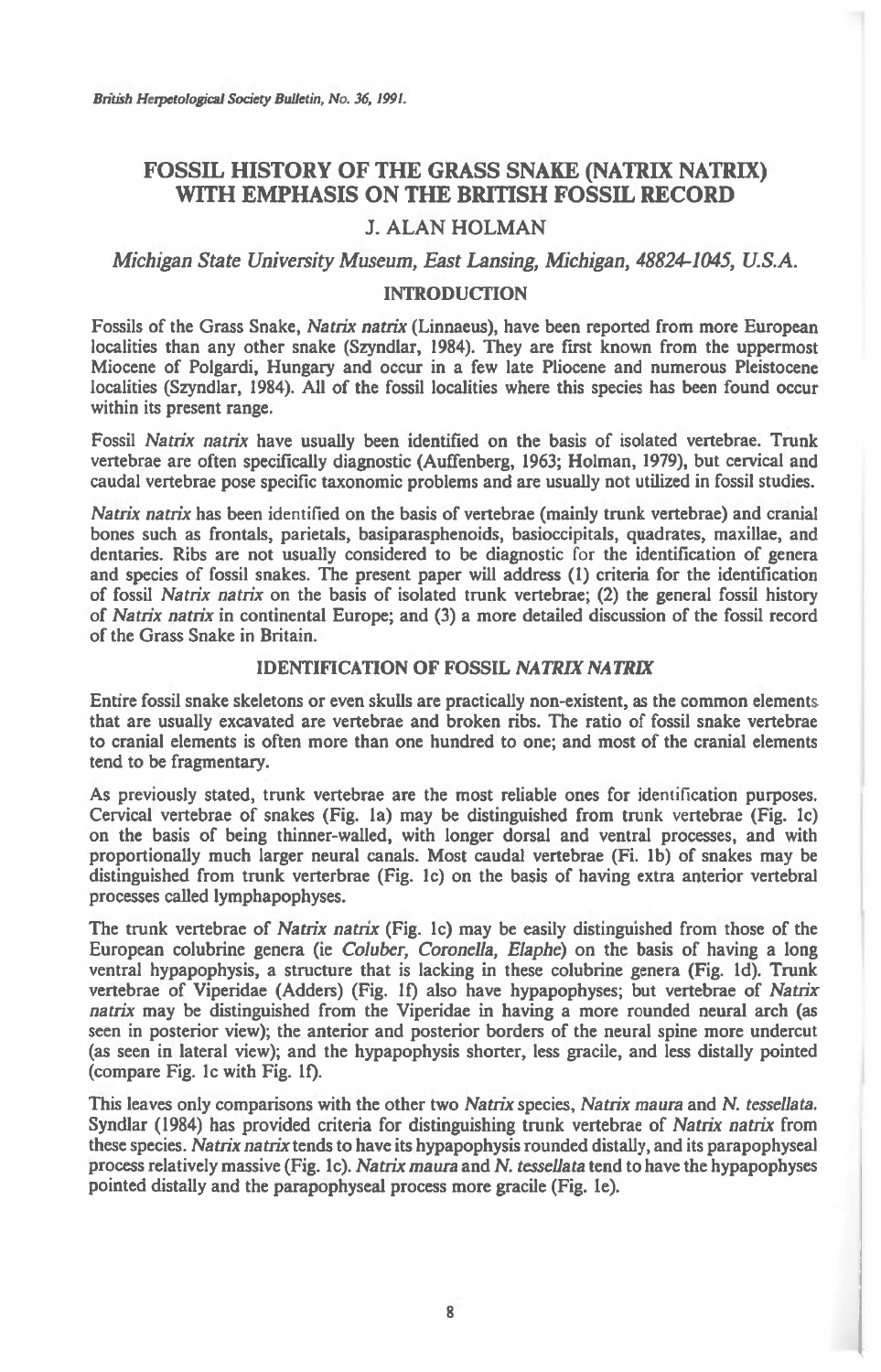

Figure 1. Outline drawings of various snake vertebrae. Capital letters depicting individual vertebrae: A, generalised snake cervical vertebra; **B,** generalised snake caudal vertebra; C, trunk vertebra of *Natrix natrix•,* D, trunk vertebra of *Elaphe longissima;* E, trunk vertebra of *Natrix maura;* F, trunk vertebra of *Vipera berus.* Small letters depicting structures on individual vertebrae: h, hypapophysis; 1, lymphapophysis; p, parapophyseal process.

# **GENERAL FOSSIL HISTORY OF** *NATRLY NATRIX* **IN CONTINENTAL EUROPE**

The following section is arranged chronologically into Miocene, Pliocene, and Pleistocene sections.

*Miocene -* the earliest record of *Natrix natrix* is from the uppermost Miocene of Polgardi, Hungary (authors cited in Szyndlar, 1984, pp. 50 and 119), but the identification was made on the basis of parietals only. I would feel more comfortable with this record if vertebral remains had been studied as well, for the parietal is somewhat individually variable in natricine snakes.

*Natrix tessellata* was also reported from the same site (same authors cited in Szyndlar, 1984, pp. 50 and 119) on the basis of basiparasphenoid and compound bones only, both of which are also somewhat individually variable in nafriciues. I would consider the records of both *Natrix natrix* and *N. tessellata* slightly questionable on the basis of individual variability of the bones utilized and on the basis that neither author cited by Szyndlar (1984) figured or gave a diagnostic description of the bones.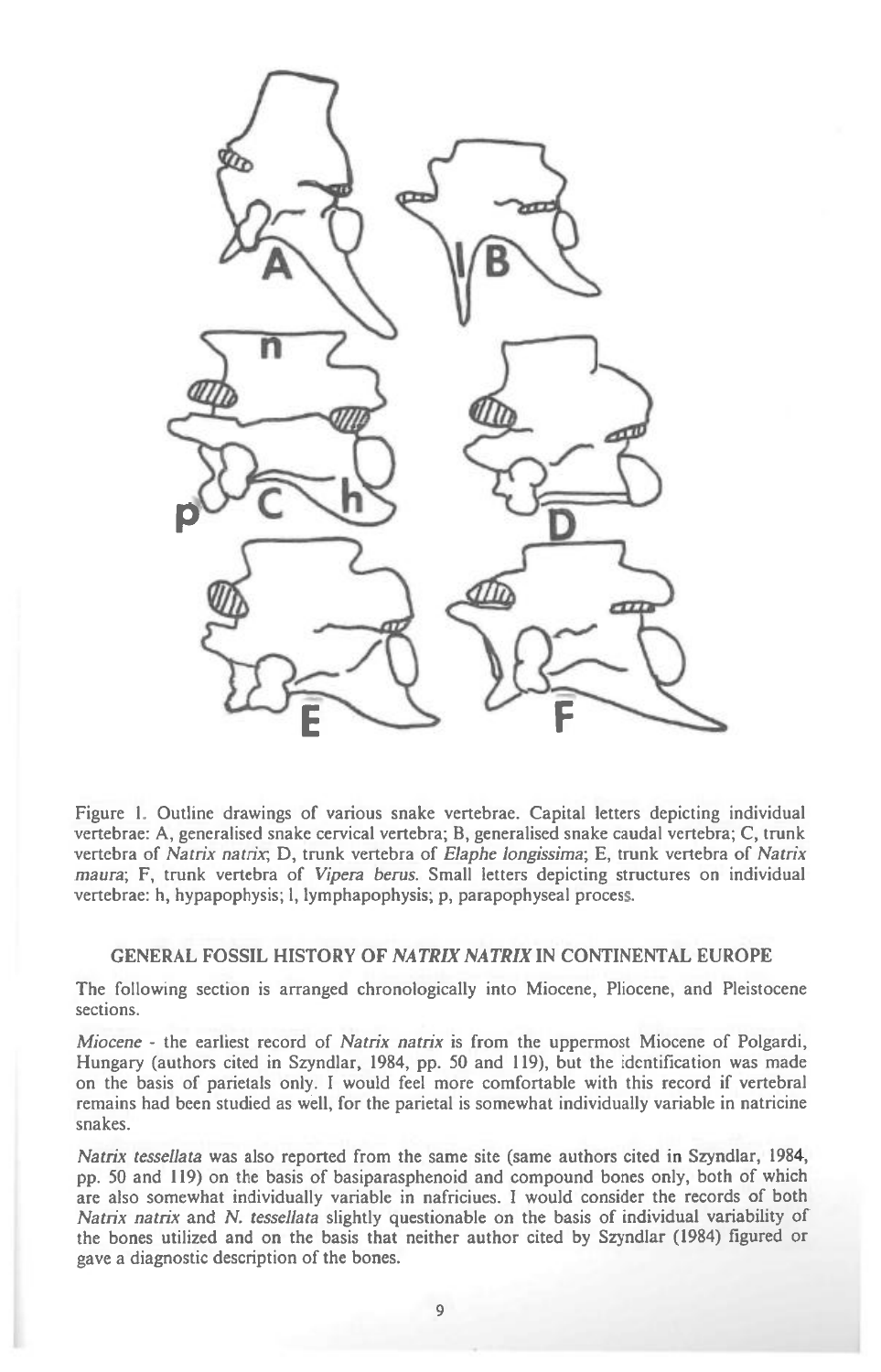*Pliocene -* the Pliocene record of the Grass Snake is confined to Central Europe. *Natrix natrix*  was reported from the Upper Pliocene of Deutsch Altenburg, Austria, by Mais and Rabeder (1977), but these authors did not describe or figure the fossils. Other authors have recorded *Natrix natrix* from the Upper Pliocene of Hungary and Rumania (specific sites are given in Szyndlar, 1984).

It is noteworthy that in the most comprehensive study of Miocene through Pleistocene snakes that has ever been done in a restricted area of Europe (Poland: Szyndlar, 1984), that all of the pre-Pleistocene records of *Natrix* were of extinct species. This might make one curious about the above records of *Natrix natrix* from the Upper Miocene and Pliocene.

*Pleistocene -* Pleistocene records of *Natrix natrix* are abundant in continental Europe and are usually based on relatively complete individual elements, including many vertebrae and some cranial elements.

The most comprehensive study of Pleistocene fossil Grass Snakes has been done in Poland where 12 of 13 localities studied for herpetological fossils have yielded *Natrix natrix* (Szyndlar, 1984). A total of about 108,700 vertebrae were identified as Grass Snake, including 1068,500 from one locality! The next most abundant bone that was identified was the dentary where 246 were recorded. The ratio of vertebrae to other skeletal elements identified in the Pleistocene of Poland was 179 to 1. Lower, Middle and Upper Pleistocene sites contained Grass Snake fossils.

Countries other than Britain and Poland where *Natrix natrix* has been identified as a Pleistocene fossil include Austria, France, Germany, Hungary, and Rumania where Lower and Middle Pleistocene records of Grass Snakes occur; and Bulgaria and Germany where Upper Pleistocene fossils of Grass Snake occur. A list of locality names and authors for these localities are given in Szyndlar (1984, pp. 120-121).

## **FOSSIL HISTORY OF** *NATRIX NATRIX* **IN BRITAIN**

The fossil record of *Natrix natrix* in Britain is thus far restricted to the Middle and Upper Pleistocene. All Grass Snake records are from interglacial deposits. In fact, the only coldstage deposit herptiles known are *Rana* sp., *Bufo* sp., *Rana temporaria,* and *Lacerta vivipara*  (Holman, 1990).

# **British Pleistocene Stages** *with Natrix natrix* **Fossils**

| <b>UPPER PLEISTOCENE</b>  |                           |
|---------------------------|---------------------------|
| Beginning at:             | <b>Estimated Duration</b> |
| 10,000 BP                 | $10,000$ yrs.             |
| 120,000 BP (est)          | 10,000 yrs.               |
| <b>MIDDLE PLEISTOCENE</b> |                           |
| Beginning at:             | <b>Estimated Duration</b> |
| 200-250,000 BP            | $10,000$ yrs. $(?)$       |
| 350-500,000 BP            | $10,000$ yrs. $(?)$       |
|                           |                           |

The following accounts are based only on fossils that I have been able to identify myself or that I have been able to re-examine from previous studies. This includes almost all of the Quarternary snake fossils known from Britain.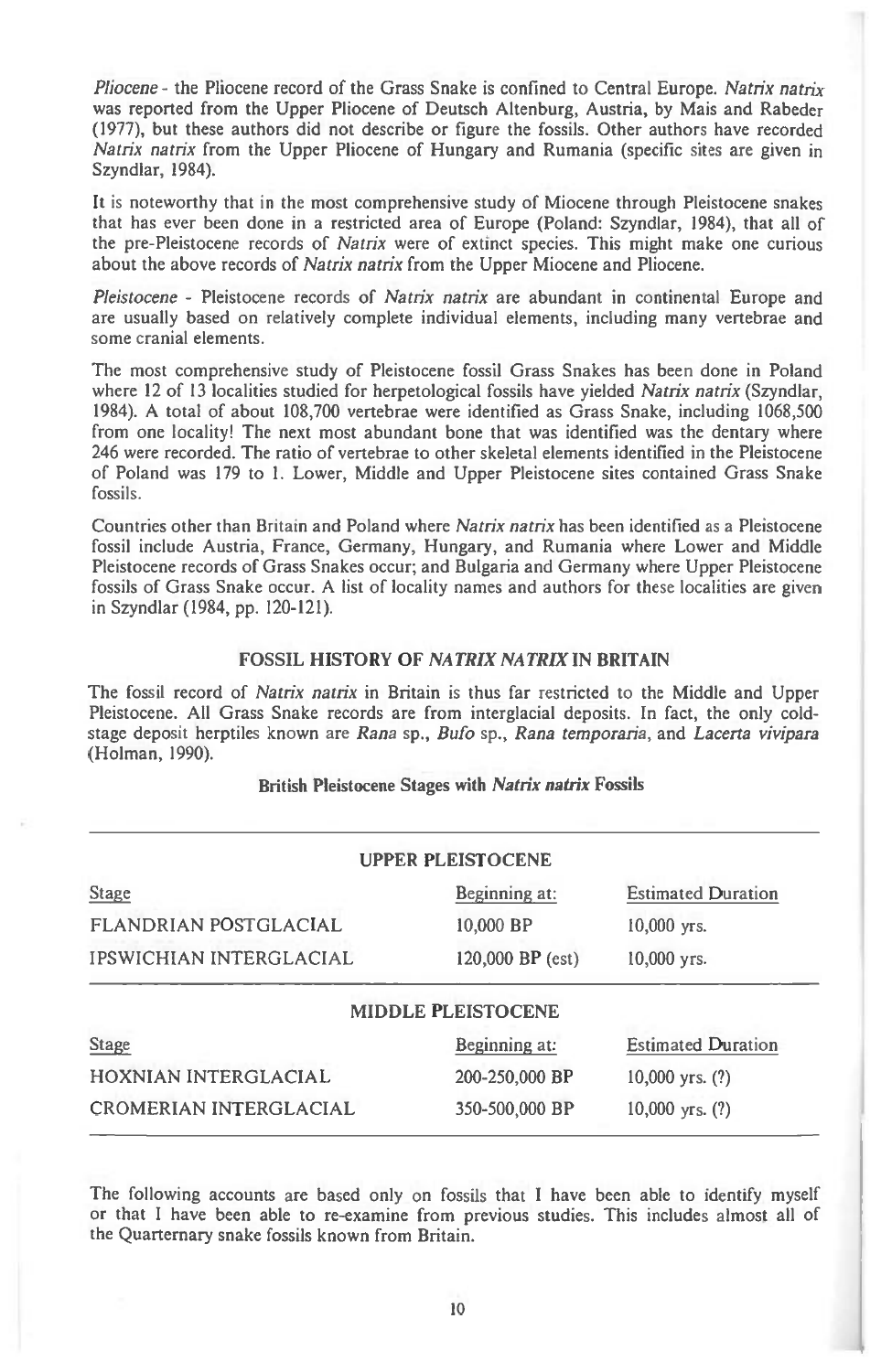## **Middle Pleistocene Sites with** *Natrix natrix*

*Natrix natrix is* known from both of the Middle Pleistocene interglacial stages, the Cromerian and the Hoxnian stages.

*Cromerian West Runton Freshwater Bed, Norfolk -* Fifty-four Grass Snake vertebrae were recorded from the West Runton site (Holman et al., 1988), and one vertebra was identified from this site by Holman (1989). The scene at this site in the Pleistocene was a slow-flowing river, rich in aquatic vegetation and fringed by fen, as is found in a typical English lowland river today (Holman et al., 1988). The exotic species *Rana arvalis* and *Rana "esculenta"* **or**  *ridibunda* occurred with Grass Snake at this locality.

*Hosnian Ingress Vale Site, Swanscombe, Kent -* Three Grass Snake vertebrae were identified from this site by Holman (1987a). The fossiliferous sediments of this site consisted of a series of fluviatile gravels, sands, and silts that occupied a broad channel cut by a Pleistocene River Thames (Stuart, 1982). *Natrix natrix* occurred with the exotic species *Emys orbicularis* at this site (Holman, 1987a).

*Hoxnian Cudmore Grove Site, Mersea Island, Essex -* Eighty-four Grass Snake vertebrae were recorded from this Icoality by Holman et al. (1990). The fossils at this site originated mainly from a detritus mud deposited under lower-energy aquatic conditions. These muds contained mainly freshwater mollusca as well as the herpetological fossils. Several exotic taxa *(Hyla* sp., *Rana arvalis, R. "esculenta"or ridibunda, R. lessonae, Emys orbicularis,* and *Elaphe longissima)*  occurred with *Natrix natrix* at this important herpetological *site.* 

*Hoxnian (? or Ipswichian) Greenlands Pit Site, Purfleet, Essex. -* Six vertebrae were reported from this locality *as Natrix* cf. *Natrix natrix* by Holman and Clayden (1988). The bones came from a shell seam in a fluvial deposit that also contained several species of fishes. The Grass Snake occurred with the exotic species *Rana arvalis* at this locality (Holman and Clayden, 1988).

#### **Late Pleistocene Sites** *with Natrix natrix*

*Natrix natrix is* known from both the Ipswichian (last interglacial) and Flandrian (postglacial) stages.

*Ipswichian Swanton Morley Site, Norfolk -* Four Grass Snake vertebrae were identified from the Swanton Morley Site by Holman (1987b). The fossils and the sediments of this locality indicate a back channel of a meandering river. The exotic species *Rana arvalis* and *Emys orbicularis* occurred with Grass Snake at this site (Holman, 1987b).

*Ipswichian Itteringham Gravel Pit Sit, Norfolk -* Sixten *Natrix natrix* vertebrae were identified from the Itteringham Site (Hallock et al., 1990). The fossils came from detrital muds and organic sands that indicate deposition in a low energy aquatic situation. The Grass Snake occurred with the exotic taxa *Hyla* sp., *Rana "esculenta"* or *ridibunda,* and *Emys orbicularis*  at the Itteringham locality.

*Ipswichian Shropham Gravel Pit Site, Norfolk -* Sixteen Grass Snake vertebrae were recovered from the Shropham locality (Holman and Clayden, 1990). *Natrix natrix* fossils of this site came from a layer of detritus mud, indicating that the bones were deposited in a low energy aquatic situation. The exotic species *Rana arvalis, Rana* (exotic "water frog" taxon), *Emys orbicularis,* and *Natrix cf. Natrix maura* or *tessellata* occurred with Grass Snake at this locality.

*Flandrian Ightham Fissures Site, Sevenoaks Area, Kent -* Two hundred seventy-seven vertebrae, five dentaries and 16 other various bones were identified at this site (Holman, 1985) which could represent a time span between a few hundred years ago to about 8,500 years ago. The bones from this site were mainly collected around the turn of the Century. Of interest, is the occurrence of two presently endangered species *(Bufo calamita,* and *Coronella austriaca)*  with Grass Snake at this locality relatively near London (Holman, 1985).

*Flandrian Dog Holes Site, Warton, Lancashire -* One Grass Snake vertebra was identified from a collection of bones donated to the Natural History Museum, London, in 1910 from the **Dog** Holes Site. It appears that these bones could be as young as only a few hundred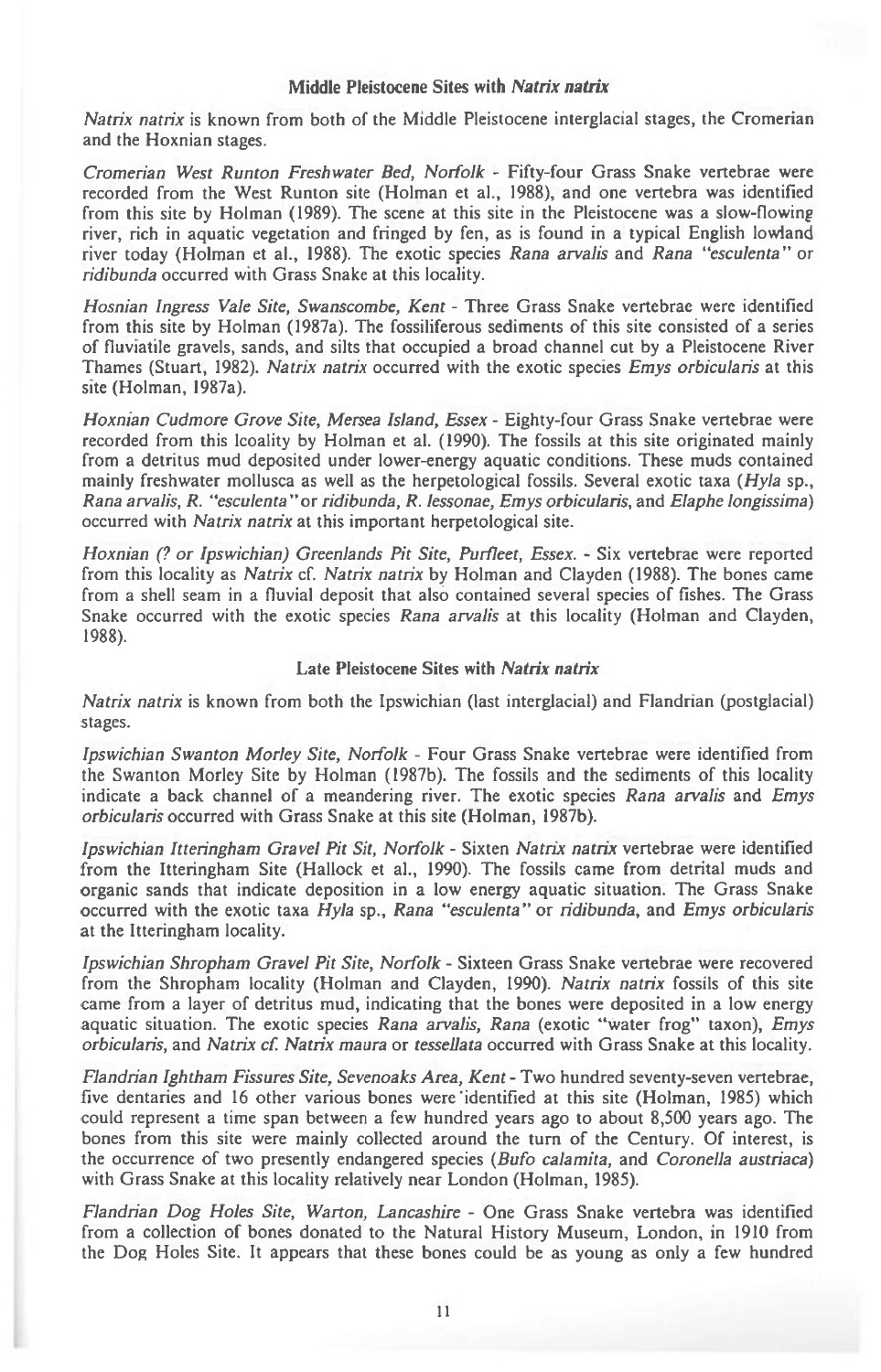years old. Ninety % of the herptile bones identified from the Dog Holes were *Bufo bufo*  and *Rana temporaria,* and the only other herptile remains represented *Anguis fragilis* (Holman, 1987a).

*Flandrian Happaway Cave Site, Torquay, Devon -* One Grass Snake vertebra was identified from this cave site (Holman, 1987a). These bones came from a collection donated to the Natural History Museum, London, in 1896, and could also represent material only a few hundred years old. The only other herptiles identified from this assemblage were *Bufo bufo* and *Rana temporaria* (Holman, 1987a).

#### SUMMARY

Grass Snakes have been reported from more Continental European Fossil localities than any other snake and the same is true for Britain where *Natrix natrix* has been reported from 10 localities. Three British Grass Snake sites are from the middle Pleistocene (one Cromerian and two Hoxnian); one is from a "Hoxnian or Ipswichian" site; and six are from the late Pleistocene (three Ipswichian and one Flandrian).

The next most common fossil snake in Britain is *Vipera berus* which has been reported from one middle Pleistocene (Cromerian) and four late Pleistocene (two Ipswichian and one Flandrian) sites. The Smooth Snake *(Coronella austriaca)* has been reported only once from Britain as a fossil, and that was from the Flandrian Ightham Fissure Site near Sevenoaks, Kent.

Characters on individual trunk vertebrae allow one to distinguish fossil *Natrix natrix* from other European snake genera and from *Natrix maura* and *N. tessellata.* But it is quite difficult or perhaps impossible to distinguish the latter two species on the basis of vertebral characters. It has been suggested that vertebrae from one Hoxnian (Cudmore Grove, Essex) and one Ipswichian (Shropham, Norfolk) site represent either *Natrix maura* or *N. tessellata.* A total of 455 vertebrae and 21 other various bones of *Natrix natrix* have been reported from the British Pleistocene sites listed here.

All of the fossil localities of *Natrix natrix* lie within the present range of the species. *Natrix natrix* is first recorded from the uppermost Miocene of Hungary, but the identification was made on the basis of parietal bones which may be individually variable. Fossil Grass Snakes have been reported from Upper Pliocene localities in Austria, Hungary, and Rumania and from Pleistocene sites in Austria, Bulgaria, France, Germany, Hungary and Rumania. In the most comprehensive study of *Natrix* fossils that has ever been done in one area (Poland: Szyndlar, 1984), only extinct species of *Natrix* were found in pre-Pleistocene deposits. *Natrix natrix,* however, was very abundant in the Pleistocene of Poland.

# ACKNOWLEDGEMENTS

My study of the British Pleistocene Herpetofauna has been supported by Grants from Michigan State University, United States National Science Foundation grants BSR 851-5565 and National Geographic Society Grant 4150-89. My deepest thanks go to persons at the Castle Museum, Norwich; Cromer Museum, Norfolk; Natural History Museum, London; and to John D. Clayden and David Harrison for allowing me to study snake vertebrae in their collections.

#### REFERENCES

Auffenberg, W. (1963). The fossil snakes of Florida. Tulane Studies in Zoology, **10,** 131-216. Hallock, L.A., Holman, J.A. and Warren, M.R. (1990). Herpetofauna of the Ipswichian

interglacial beds (late Pleistocene) of the Itteringham Gravel Pit, Norfolk, England. *Journal of Herpetology* **24,** 33-39.

Holman, J.A. (1979). A review of North American Tertiary snakes. *Publications of the museum, Michigan State University, Paleontological Series* **1,** 200-260.

Holman, J.A. (1985). Herpetofauna of the late Pleistocene fissures near Igtham, Kent. *Herpetological Journal* **1,** 26-32.

Holman, J.A. (1987a). Additional records of British Pleistocene amphibians and reptiles. *British Herpetological Society Bulletin* **19,** 18-20.

Holman, J.A. (1987b). Herpetofauna of the Swanton Morley site (Pleistocene: Ipswichian), Norfolk, *Herptological Journal,* **1,** 199-210.